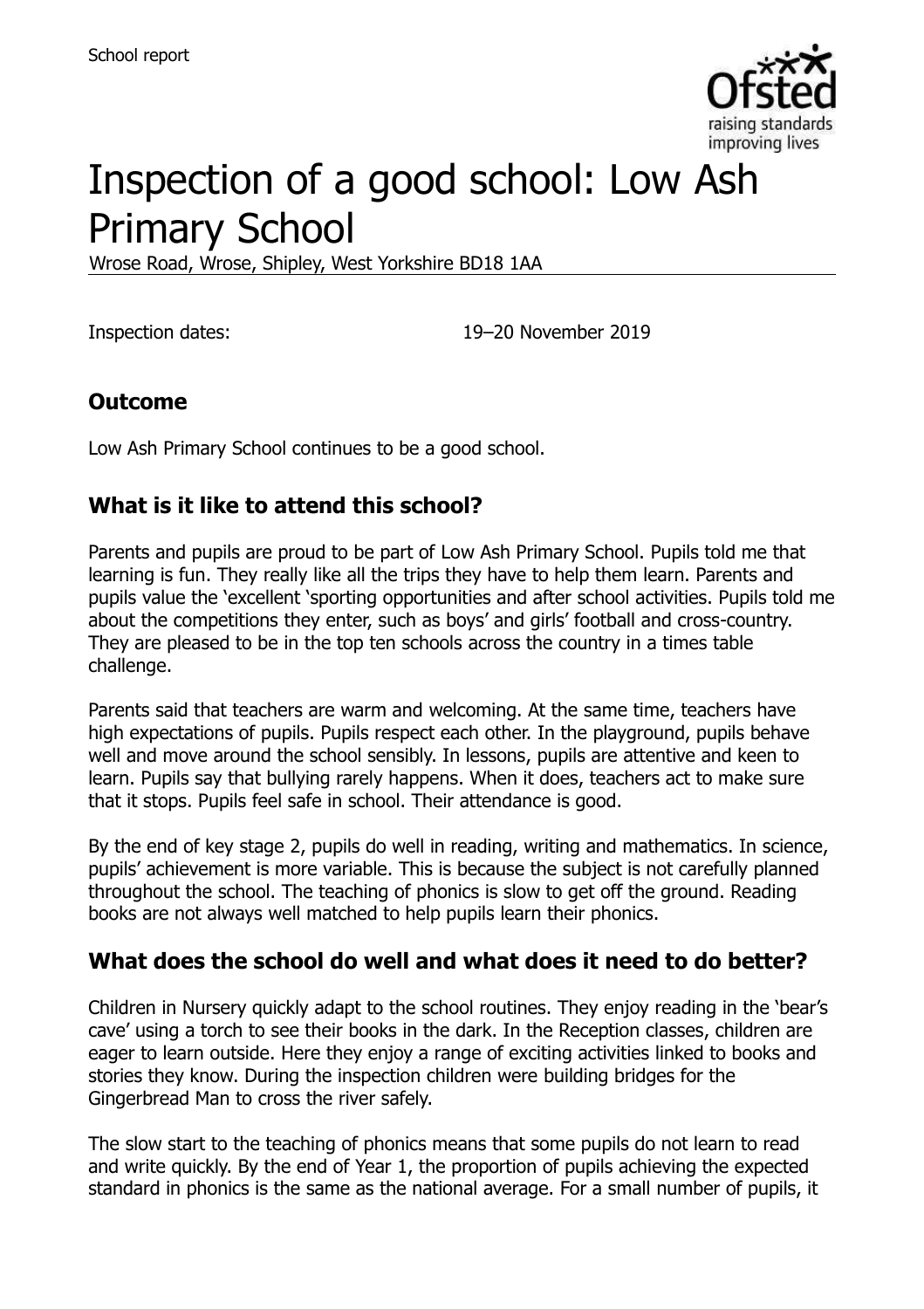

takes until Year 2 for them to get there. Some pupils get extra help with their reading. Pupils' books are not always well chosen to match their phonics knowledge. This means that some pupils struggle to read fluently and with confidence.

School leaders and governors have identified 'reading for enjoyment' as a priority this year. This has been very successful. Pupils are keen to read. Each class has a special reading area linked to their class book. Pupils can sit in a wigwam or on the bridge of the Titanic to read. They really enjoy this. Pupils of all ages talk about their favourite books. Older pupils talk knowledgeably about different authors' writing styles.

The teaching of mathematics is highly effective. The sequence of learning is well organised. Pupils build successfully on the knowledge they already have when learning new mathematics topics. The school's approach of 'it's nothing new' means that pupils quickly become confident mathematicians. This is reflected in the excellent results at the end of key stage 2.

The mathematics curriculum and pupils' work are carefully planned. Pupils with special educational needs and/or disabilities (SEND) also enjoy success. Some pupils with SEND are given extra support from the teacher or teaching assistant. This helps them to keep up with the rest of the class in mathematics.

Pupils in both key stages enjoy science. Science is planned and taught well in key stage 2. In Year 4 pupils show high levels of understanding. They use the correct scientific vocabulary to describe the difference between solids, liquids and gases. In Year 6 pupils can confidently design and build electrical circuits. Pupils draw effectively on previous learning. In key stage 1 pupils are enthusiastic about science. The planning of science for these pupils is still 'a work in progress'. Leaders are in the process of ensuring that it is logically sequenced and builds carefully on previous knowledge.

Senior leaders have put together curriculum teams. Teachers from each key stage work together to lead subjects. Teachers have a good understanding of the subject requirements in their own particular key stage. However, not all teachers know what the subject looks like in other key stages. They are unclear about the bigger picture. This means that sometimes teachers do not build on what pupils already know and can do. In some subjects, knowledge and content are not sequenced carefully over time.

Leaders and governors effectively provide for disadvantaged pupils and those with high levels of need. They ensure that these pupils have every opportunity to participate in a wealth of activities and trips to help them learn. As a result, pupils behave well and want to go to school. Staff say that leaders are considerate of their workload and look after their well-being.

### **Safeguarding**

The arrangements for safeguarding are effective. Staff work well with parents and carers, and other agencies. This helps to protect pupils and keep them free from harm. Governors check that they meet their statutory duties regarding the safe recruitment of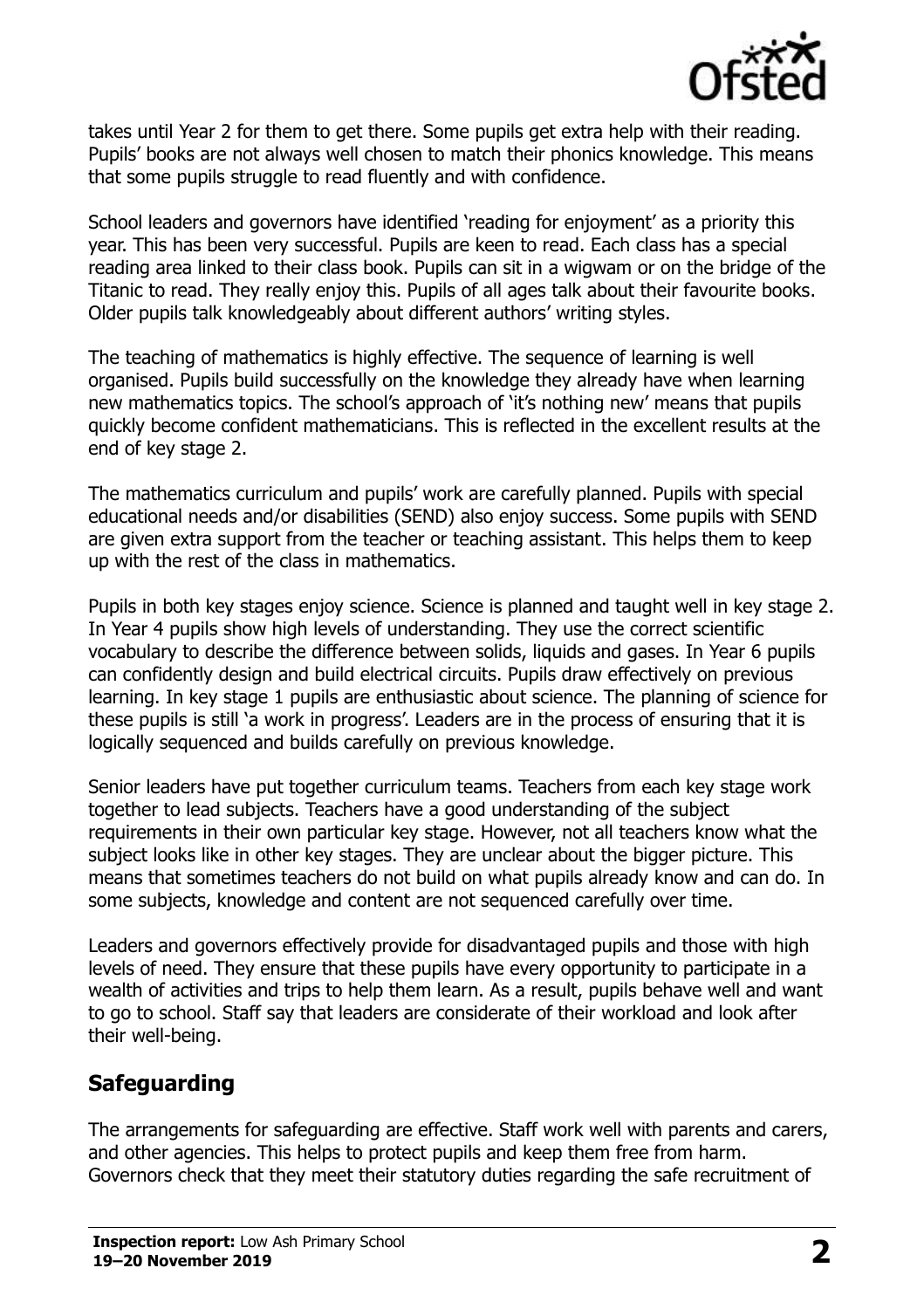

staff. Staff training is up to date, which means that staff understand their responsibilities for safeguarding pupils.

Pupils know how to keep themselves safe in school, online and in the local community. They feel confident to share any worries or concerns with staff. The inspector found that pupils' worries are followed up effectively.

# **What does the school need to do to improve?**

# **(Information for the school and appropriate authority)**

- Leaders of subjects in different key stages of the school do not always have a clear overview of their subject from early years to the end of key stage 2. Leaders should support all subject leaders to improve their knowledge across the primary curriculum. Curriculum leaders should plan and implement a clear sequence of learning that builds year on year. Teachers should build on what has been taught previously in each subject, including science.
- $\blacksquare$  The teaching of phonics in the early years is done methodically but is slow to gather pace. Leaders should raise teachers' expectations of what children can do and learn in phonics. Teachers should make sure that children make better progress and are well prepared for key stage 1.
- $\blacksquare$  Some pupils in key stage 1 who are getting extra help with their phonics read books that do not match their phonics knowledge. These pupils do not read fluently and confidently. Teachers should make sure that reading books are well matched to pupils' needs.

### **Background**

When we have judged a school to be good we will then normally go into the school about once every four years to confirm that the school remains good. This is called a section 8 inspection of a good school or non-exempt outstanding school. We do not give graded judgements on a section 8 inspection. However, if we find some evidence that the school could now be better than good or that standards may be declining, then the next inspection will be a section 5 inspection. Usually this is within one to two years of the date of the section 8 inspection. If we have serious concerns about safeguarding, behaviour or the quality of education, we will convert the section 8 inspection to a section 5 inspection immediately.

This is the first section 8 inspection since we judged Low Ash Primary School to be good on 26–27 April 2016.

### **How can I feed back my views?**

You can use [Ofsted Parent View](https://parentview.ofsted.gov.uk/) to give Ofsted your opinion on your child's school, or to find out what other parents and carers think. We use Ofsted Parent View information when deciding which schools to inspect, when to inspect them and as part of their inspection.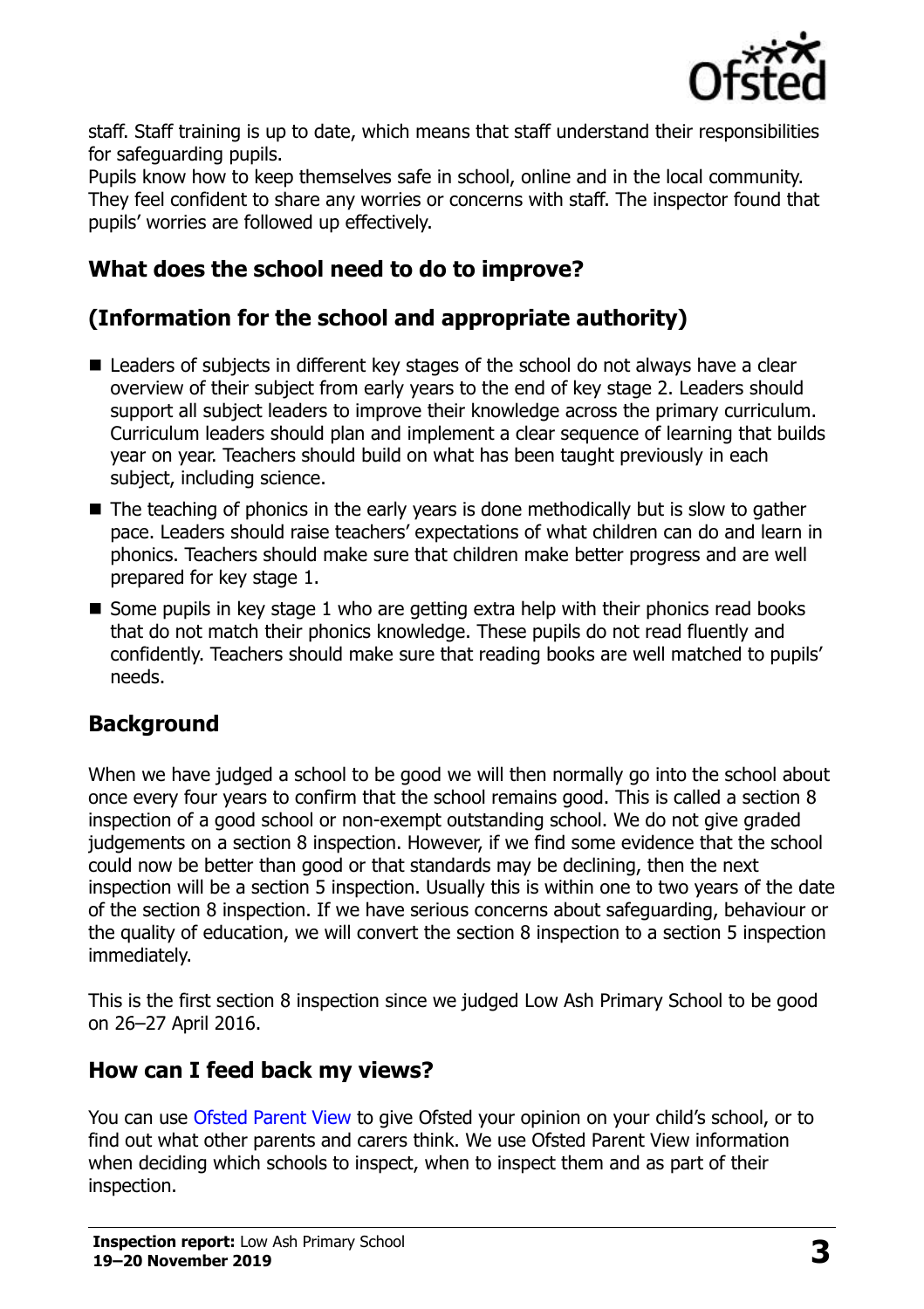

The Department for Education has further quidance on how to complain about a school.

If you are not happy with the inspection or the report, you can [complain to Ofsted.](https://www.gov.uk/complain-ofsted-report)

#### **Further information**

You can search for [published performance information](http://www.compare-school-performance.service.gov.uk/) about the school.

In the report, '[disadvantaged pupils](http://www.gov.uk/guidance/pupil-premium-information-for-schools-and-alternative-provision-settings)' refers to those pupils who attract government pupil premium funding: pupils claiming free school meals at any point in the last six years and pupils in care or who left care through adoption or another formal route.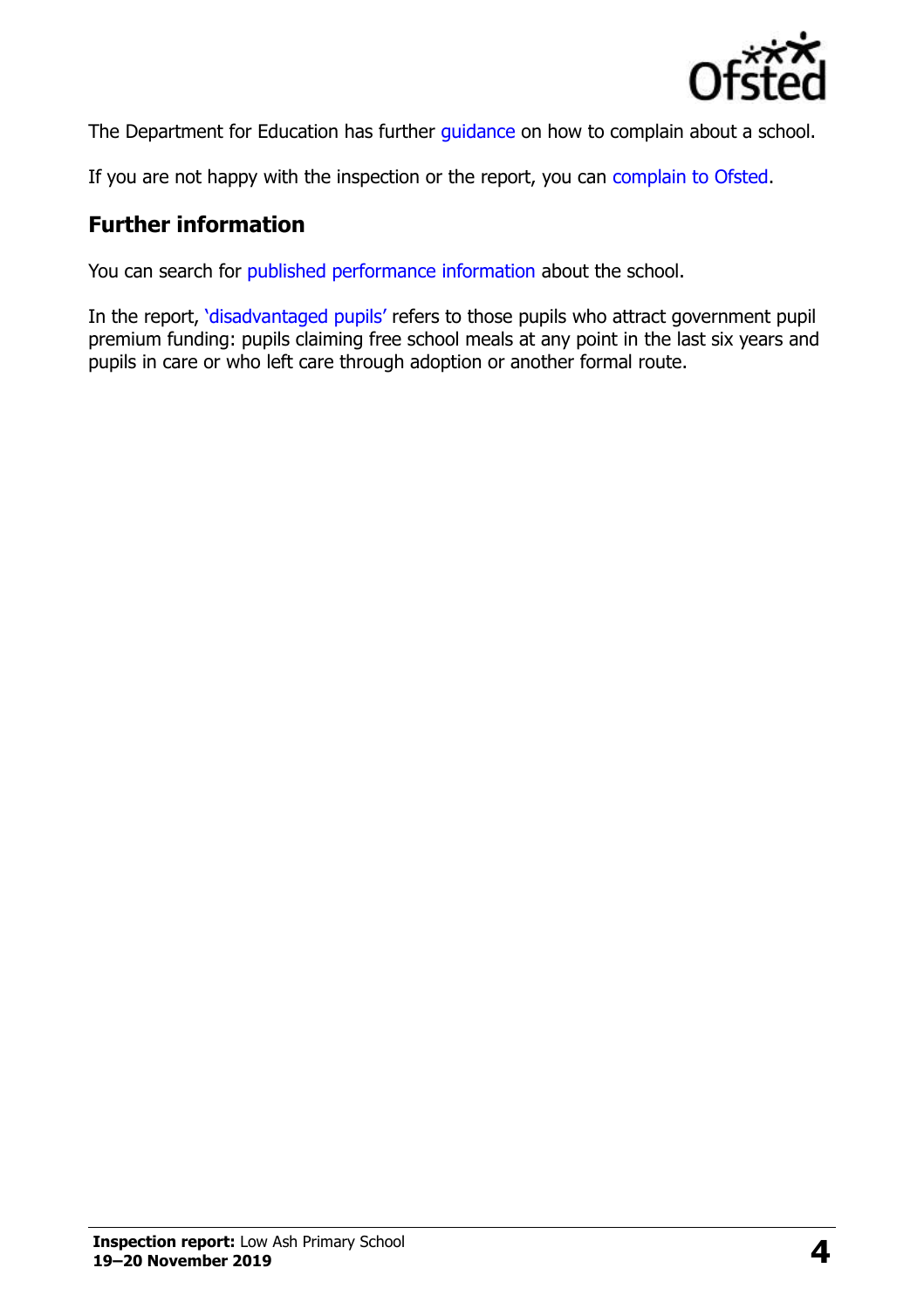

#### **School details**

| Unique reference number             | 107272                            |
|-------------------------------------|-----------------------------------|
| <b>Local authority</b>              | <b>Bradford</b>                   |
| <b>Inspection number</b>            | 10110832                          |
| <b>Type of school</b>               | Primary                           |
| <b>School category</b>              | Community                         |
| Age range of pupils                 | 3 to 11                           |
| <b>Gender of pupils</b>             | Mixed                             |
| Number of pupils on the school roll | 479                               |
| <b>Appropriate authority</b>        | The governing body                |
| <b>Chair of governing body</b>      | Emma Lister                       |
| <b>Headteachers</b>                 | Elizabeth Medhurst and Fiona Meer |
| Website                             | www.lowash.bradford.sch.uk        |
| Date of previous inspection         | Not previously inspected          |

### **Information about this school**

- Following the recent retirement of the previous headteacher, governors appointed two co-headteachers in September 2019.
- New governors have joined the governing body since the previous inspection and a new chair of governors has taken up post.
- Building work and changes to the number intended to admit in September 2019 resulted in a delayed start to the current Reception Year pupils.

### **Information about this inspection**

- During the inspection, I spoke with pupils, both formally and informally, about their work and school life. I spoke with members of the governing body, the headteachers, other senior leaders and members of staff.
- I examined the single central safeguarding record. I spoke with leaders responsible for safeguarding to discuss how pupils are kept safe.
- I spoke to parents after school and considered the 56 responses to Ofsted's online survey, Parent View, the 20 responses from the online staff survey and 46 responses to the pupil survey.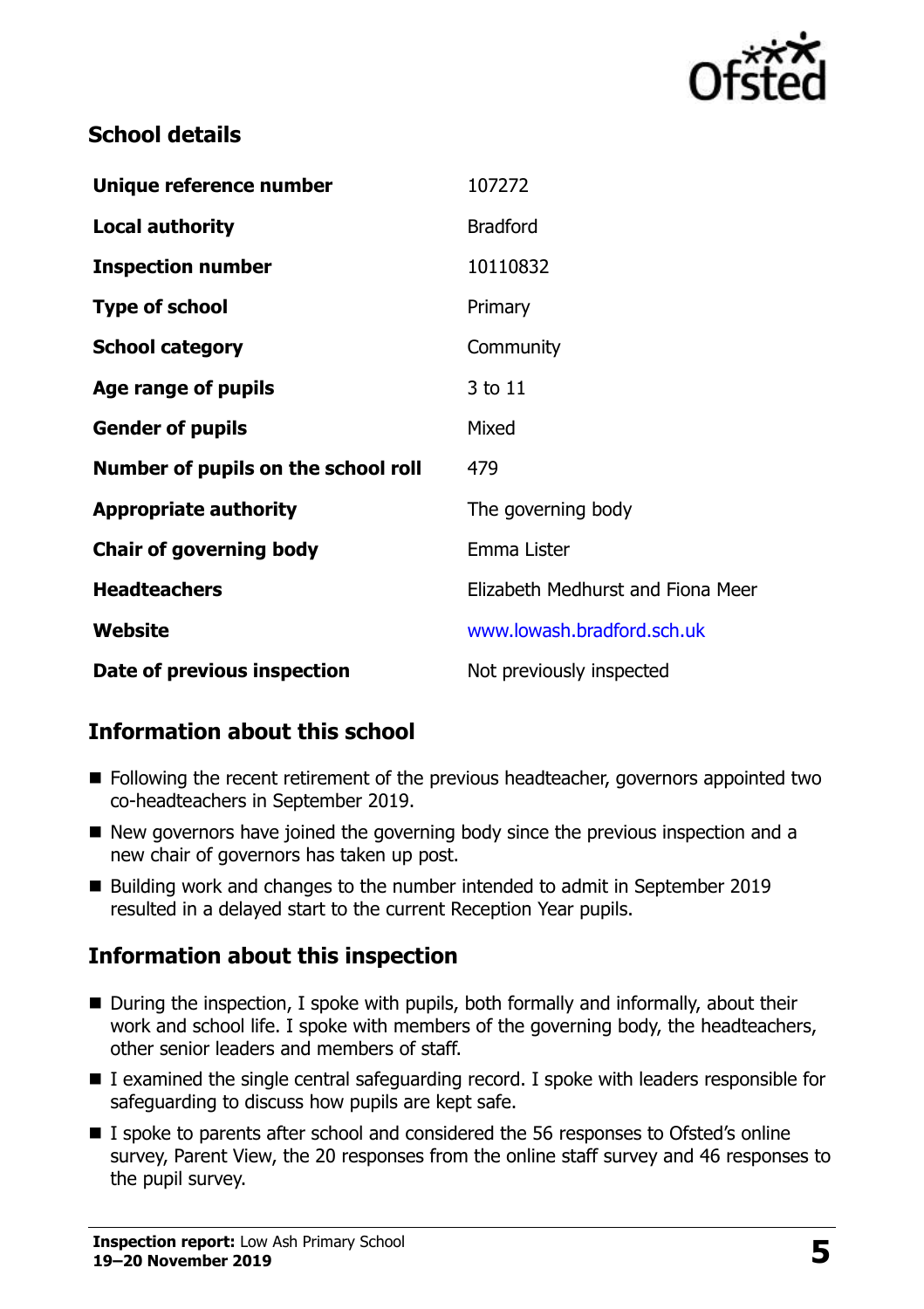

■ I looked in depth at reading, mathematics and science. I met subject leaders and teachers, visited lessons and looked at examples of pupils' work. I talked to pupils about their learning and listened to pupils read.

#### **Inspection team**

Karen Heath, lead inspector **Calculary Control** Ofsted Inspector